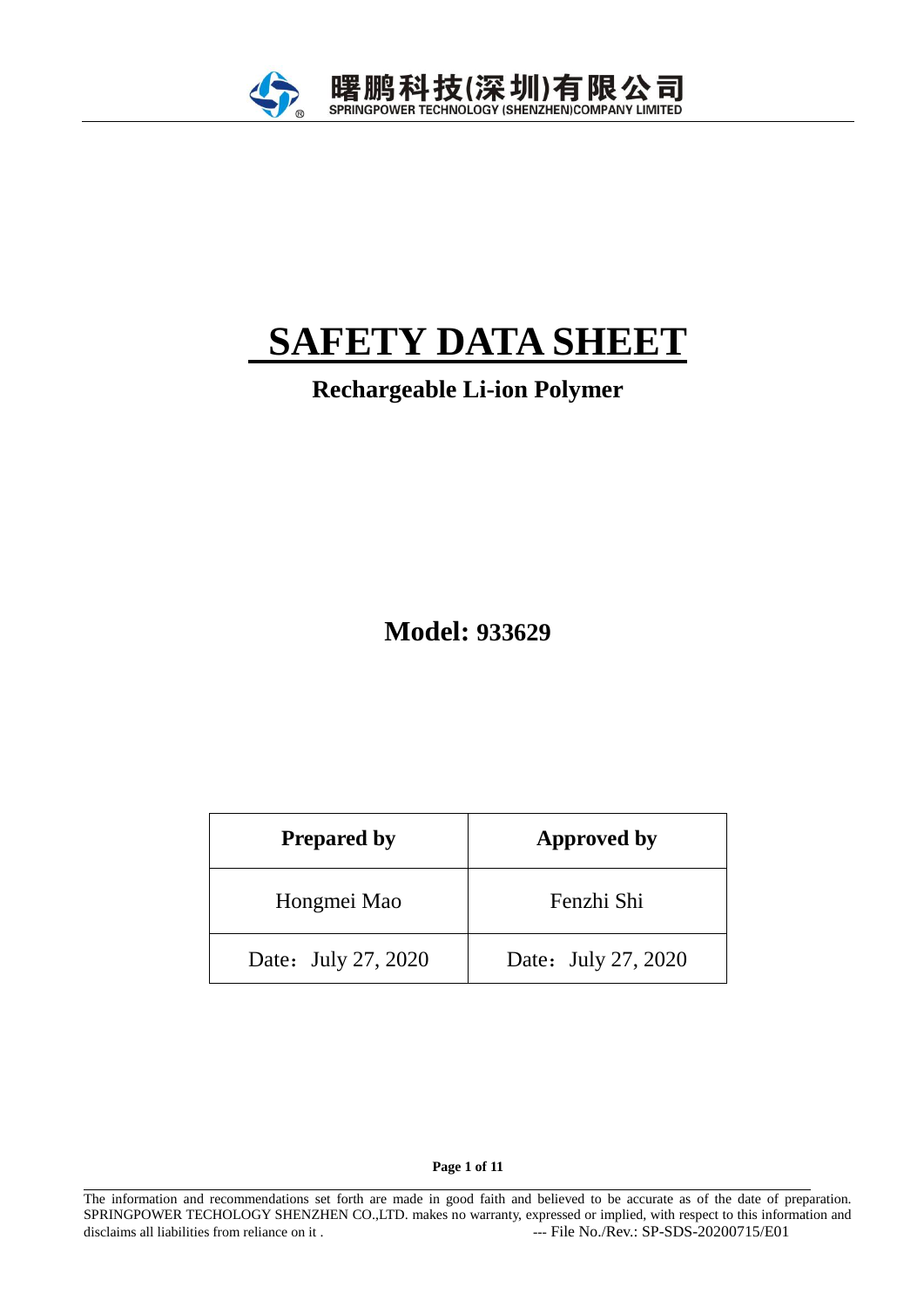

# Safety Data Sheets (SDSs)

# **1. IDENTIFICATION OF THE SUBSTANCE/PREPARATION AND OF THE COMPANY/UNDERTAKING**

### **Product Identifier**

Product name: Rechargeable Li-ion Polymer

Model: 933629

Nominal Voltage: 3.7V

Rated Capacity: 880mAh / 3,256Wh

Weight: 22 g

Dimension: 39.6mm  $\times$  34.5mm  $\times$  11.6mm (H $\times$ W $\times$ T)

# **Other means of identification**

Synonyms: none

# **Recommended use of the chemical and restrictions on use**

Recommended Use:

Uses advised against:

a) Do not dismantle, open or shred secondary cells or batteries.

b) Do not expose cells or batteries to heat or fire. Avoid storage in direct sunlight.

c) Do not short-circuit a cell or a battery. Do not store cells or batteries haphazardly in a box or drawer where they may

short-circuit each other or be short-circuited by other metal objects.

d) Do not remove a cell or battery from its original packaging until required for use.

e) Do not subject cells or batteries to mechanical shock.

f) In the event of a cell leaking, do not allow the liquid to come in contact with the skin or eyes. If contact has been made, wash the affected area with copious amounts of water and seek medical advice.

g) Do not use any charger other than that specifically provided for use with the equipment.

h) Observe the plus (+) and minus (–) marks on the cell, battery and equipment and ensure correct use.

i) Do not use any cell or battery which is not designed for use with the equipment.

j) Do not mix cells of different manufacture, capacity, size or type within a device.

k) Battery usage by children should be supervised.

l) Seek medical advice immediately if a cell or a battery has been swallowed.

m) Always purchase the battery recommended by the device manufacturer for the equipment.

n) Keep cells and batteries clean and dry.

o) Wipe the cell or battery terminals with a clean dry cloth if they become dirty.

p) Secondary cells and batteries need to be charged before use. Always use the correct charger and refer

to the manufacturer's instructions or equipment manual for proper charging instructions.

q) Do not leave a battery on prolonged charge when not in use.

r) After extended periods of storage, it may be necessary to charge and discharge the cells or batteries several times to obtain maximum performance.

s) Retain the original product literature for future reference.

t) Use only the cell or battery in the application for which it was intended.

# **Page 2 of 11**

 $\overline{a}$ The information and recommendations set forth are made in good faith and believed to be accurate as of the date of preparation. SPRINGPOWER TECHOLOGY SHENZHEN CO.,LTD. makes no warranty, expressed or implied, with respect to this information and disclaims all liabilities from reliance on it . --- File No./Rev.: SP-SDS-20200715/E01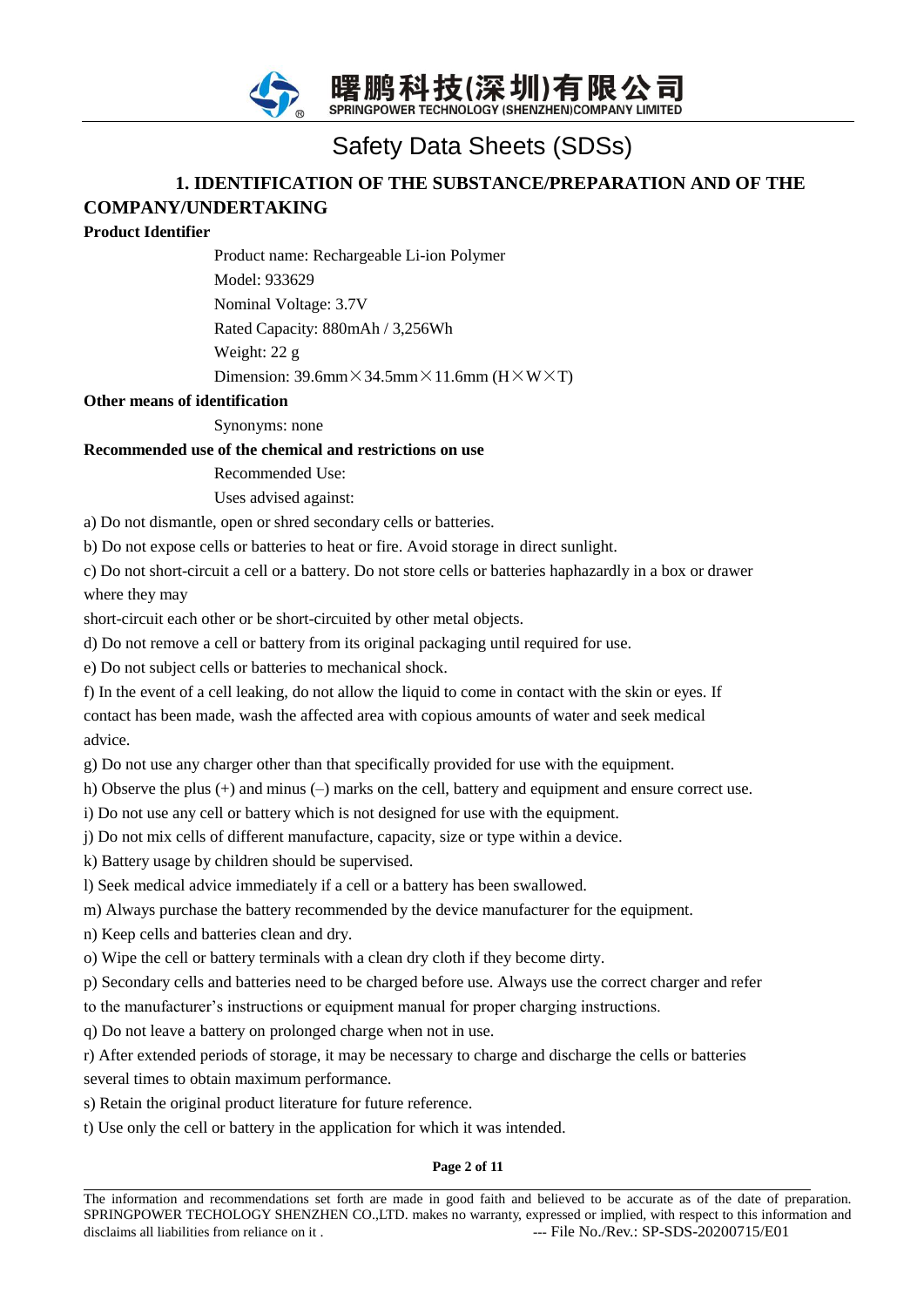

u) When possible, remove the battery from the equipment when not in use.

v) Dispose of properly.

# **Details of the Manufacturer of the safety data sheet:**

Name: Springpower Technoloty (Shenzhen) CO., LTD.

Address: 101, No. 2, Chaoshun Industrial Zone, 101 Building 6 and 101 Building 7, No. 221 on Renmin Road, Fumin Community, Fucheng Street, Longhua District, Shenzhen, Guangdong, China

Fax: +86-755-29522241

Postcode: 518110

E-mail address: hmmao @highpowertech.com

**Emergency telephone number**

**Company Emergency Phone Number:** 86-755- 61862699

# **2. HAZARDS IDENTIFICATION**

# **Classification**

 $\overline{a}$ 

No harm at the normal use. If contact the Electrolyte in the Polymer Li-ion Battery, reference as follows:

# **Classification of the substance or mixture**

Classification according to GHS

Acute toxicity-oral(Hazard category 4)

Acute toxicity-dermal(Hazard category 4)

Substances and mixtures which, in contact with water, emit flammable gases (Hazard category 3)

Skin corrosion / irritation (Hazard category 2)

Eye damage / irritation (Hazard category 2B)



**Page 3 of 11**

The information and recommendations set forth are made in good faith and believed to be accurate as of the date of preparation. SPRINGPOWER TECHOLOGY SHENZHEN CO.,LTD. makes no warranty, expressed or implied, with respect to this information and disclaims all liabilities from reliance on it . --- File No./Rev.: SP-SDS-20200715/E01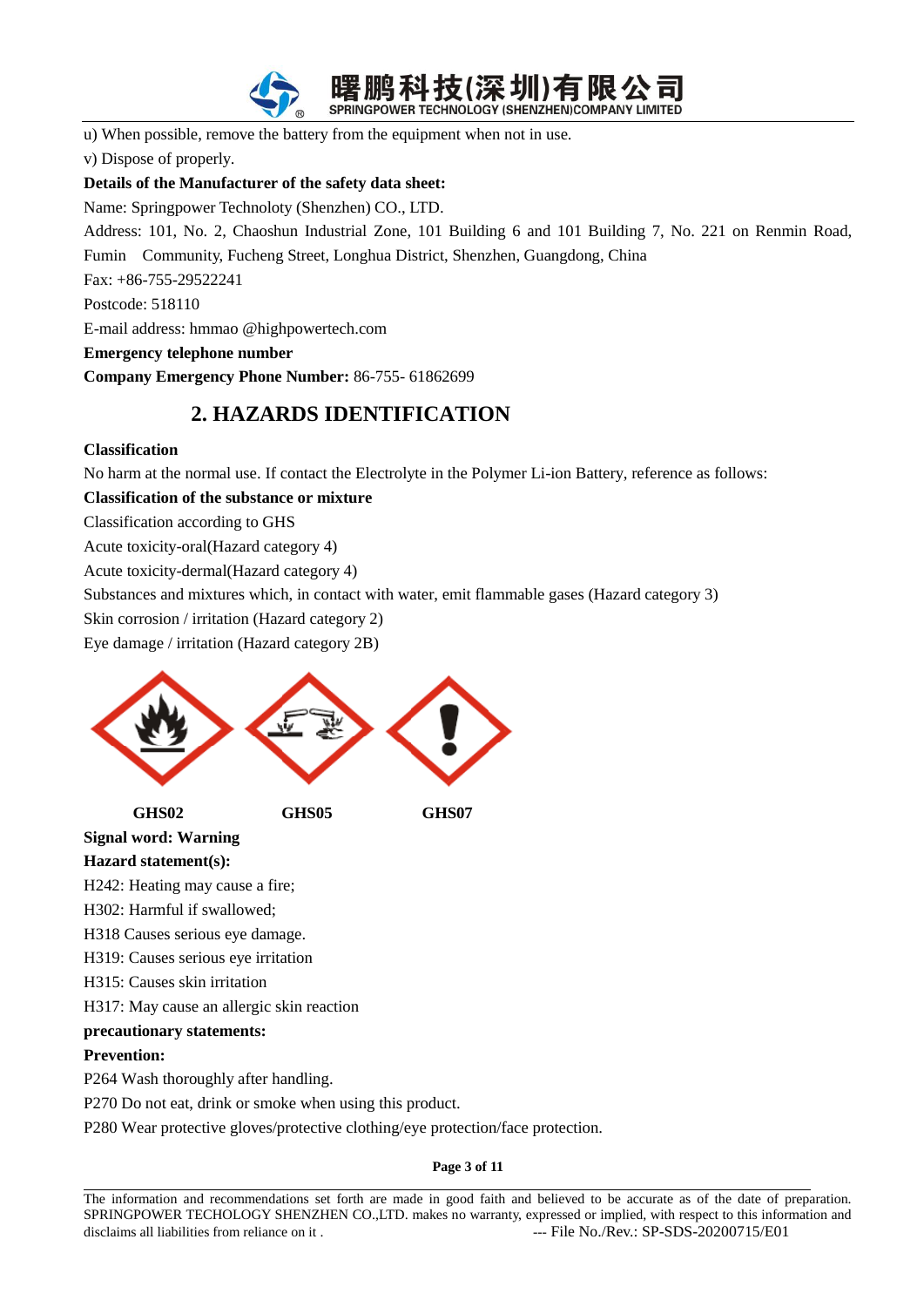

P201 Obtain special instructions before use.

P202 Do not handle until all safety precautions have been read and understood.

P261 Avoid brething dust/fume/gas/mist/vapours /spray.

P272 Contaminated work clothing should not be allowed out of the workplace.

# **Response:**

P312: Call a Poison center or doctor/physician if you feel unwell. P302+P350-IF ON SKIN: Gently wash with plenty of soap and water P301+P330+P331-IF SWALLOWED: rise mouth. Do NOT induce vomiting P305+P351+P338 IF IN EYES: Rinse cautiously with water for several minutes. Remove contact lenses, if present and easy to do. Continue rinsing. P337+P313 If eye irritation persists: Get medical advice/attention P308+P313 If exposed or concerned: Get medical advice/attention P302+P352 if ON SKIN: Wash with plenty of water P333+P313 If skin irritation or rash occurs: Get medical advice/attention P321 Specific treatment (see....on this label) P362+P364 Take off contaminated clothing and wash it before reuse. **Storage: P405 Store locked up. Disposal P501:** Dispose of contents/container in accordance with local/national regulation**s Hazards not otherwise classified (HNOC)** Not Applicable **Other information**

No information available.

# **3. COMPOSITION/INFORMATION ON INGREDIENTS**

# **Chemical characterization: Mixtures**

### **Description:**

 $\overline{a}$ 

Product: Consisting of the following components.

**Page 4 of 11**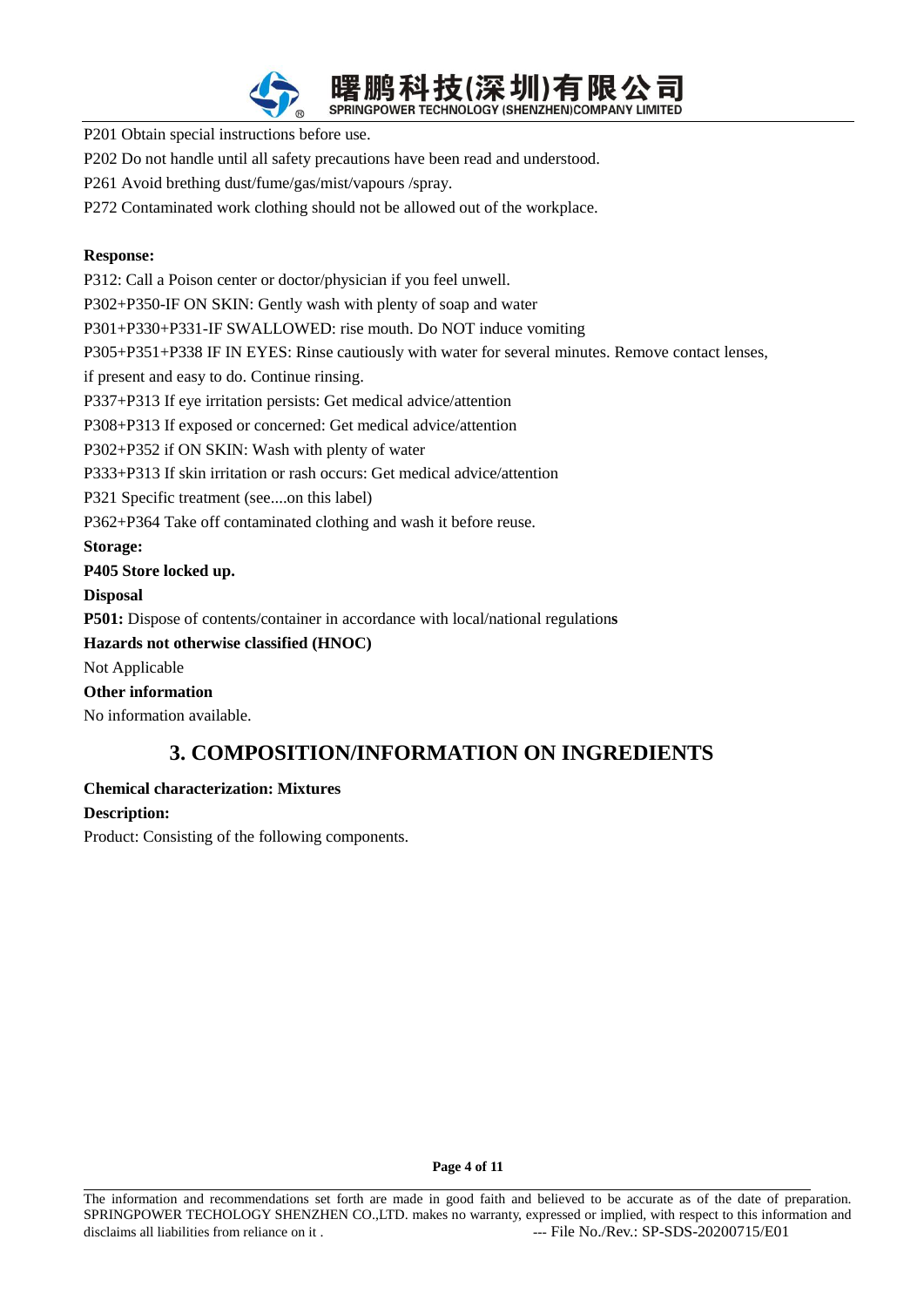| וכ |  |
|----|--|

# 曙鹏科技(深圳)有限公 SPRINGPOWER TECHNOLOGY (SHENZHEN)COMPANY LIMITED

| Chemical Composition <sup>®</sup> |                          | <b>Molecular Formula</b>  | Weight%+            | $CAS$ No $\phi$   | <b>OSHA(PEL)</b>                   | <b>ACGIH(TLV)</b>                  |
|-----------------------------------|--------------------------|---------------------------|---------------------|-------------------|------------------------------------|------------------------------------|
| Lithium Cobalt Oxide®             |                          | LiCoO <sub>2</sub>        | $35 - 38%$          | 12190-79-3+       | $N/A$ <sup>o</sup>                 | $N/A$ <sup>o</sup>                 |
|                                   | Graphite powder®         | $C_{\rm F}$               | $23^{\sim}25\%$     | 7782-42-5₽        | $N/A$ e                            | $N/A$ e                            |
|                                   | Electrolytee             | LiPF6 +                   | $12 - 15\% +$       | 21324-40-3+       | $N/A$ <sup>o</sup>                 | $N/A$ <sup>o</sup>                 |
|                                   | Laminated aluminum filme | $\mathbf{A} \mathbf{l}$ e | $0.5 \sim 1\%$      | 7429-90-5₽        | $N/A$ <sup>o</sup>                 | $N/A$ <sup>o</sup>                 |
| Aluminum foile                    |                          | $\mathbf{Al} \cdot$       | $2 - 6%$            | 7429-90-5₽        | $N/A$ <sup>o</sup>                 | $N/A$ e                            |
| Copper foile                      |                          | $Cu -$                    | $5^\sim 10\%$       | 7440-50-8₽        | $N/A$ <sup>o</sup>                 | N/A                                |
| Aluminum                          | Aluminum <sup>®</sup>    | Ale                       | $2^{\sim}3\%$       | 7429-90-5₽        | $N/A$ e                            | $N/A$ e                            |
| tab∉<br>Tab Tape₽                 |                          | $(C3H6)$ ne               | $1 - 3\% +$         | $9003 - 07 - 0 +$ |                                    | $N/A$ e                            |
| Nickel tabe                       | <b>Nickel</b> +          | Nickele                   | $2^{\sim}3\%$       | 7440-02-0₽        | $N/A$ e                            | $N/A$ e                            |
|                                   | Tab Tape <sup>p</sup>    | $(C3H6)$ ne               | $1^{\sim}3\%$       | $9003 - 07 - 0$   | $N/A$ <sup><math>\div</math></sup> | $N/A$ e                            |
| Blue<br>tape₽                     | $PET \oplus$             | $(C10H8O4)n$ <sup>e</sup> | $0.01\% - 1.05\% +$ | 25038-59-9-       | $N/A$ <sup>o</sup>                 | $N/A$ e                            |
|                                   | acrylice                 | $C5H8O2 \div$             | $0.01\% - 1.05\% +$ | $9011 - 14 - 7 +$ | $N/A$ <sup><math>\phi</math></sup> | $N/A$ e                            |
| $PVDF-$                           |                          | $(CH_2CF_2)$ n+           | $0.5^{\sim}2\%$     | 24937-79-9+       | $N/A$ <sup>o</sup>                 | $N/A$ e                            |
| Separator film+                   |                          | $(C2H4)$ ne               | $2^{\sim}5\%$       | $9002 - 88 - 4 +$ | $N/A$ <sup><math>\div</math></sup> | $N/A$ e                            |
| Silicone                          |                          | Sie                       | $1 - 2\%$           | 7440-21-3₽        | $N/A$ <sup>o</sup>                 | $N/A$ e                            |
| Epoxy Resine                      |                          | $EP-$                     | $1.5 - 2\% +$       | 38891-59-7+       | $N/A$ <sup><math>\div</math></sup> | $N/A$ <sup><math>\div</math></sup> |
| Golde                             |                          | Au $\cdot$                | $0.2 - 0.5\%$       | 7440-57-5₽        | $N/A$ <sup>o</sup>                 | $N/A$ e                            |
| $Sm-$                             |                          | $Sn-$                     | $0.05 - 0.1\%$      | 7440-31-5₽        | $N/A$ <sup>o</sup>                 | $N/A$ <sup>o</sup>                 |

Note: CAS number is Chemical Abstract Service Registry Number. N/A=Not apply.

# **4. FIRST-AID MEASURES**

# **First aid measures**

Eye Contact Rinse thoroughly with plenty of water, also under the eyelids. If symptoms persist, call a physician.

Skin Contact Remove contaminated clothing and shoes. Wash skin with soap and water. In the case of skin irritation or allergic reactions see a physician.

Inhalation Move to fresh air. If symptoms persist, call a physician.

Ingestion Do NOT induce vomiting. Drink plenty of water. If symptoms persist, call a physician.

Most important symptoms and effects, both acute and delayed

Swallowing Do not induce vomiting. Get medical attention.

**Most Important Symptoms/Effects** No information available.

**Indication of any immediate medical attention and special treatment needed**

Notes to Physician Treat symptomatically

# **5. FIRE-FIGHTING MEASURES**

# **Suitable Extinguishing Media**

 $\overline{a}$ 

CO2, dry chemical powder, water spray.

**Page 5 of 11**

The information and recommendations set forth are made in good faith and believed to be accurate as of the date of preparation. SPRINGPOWER TECHOLOGY SHENZHEN CO.,LTD. makes no warranty, expressed or implied, with respect to this information and disclaims all liabilities from reliance on it . --- File No./Rev.: SP-SDS-20200715/E01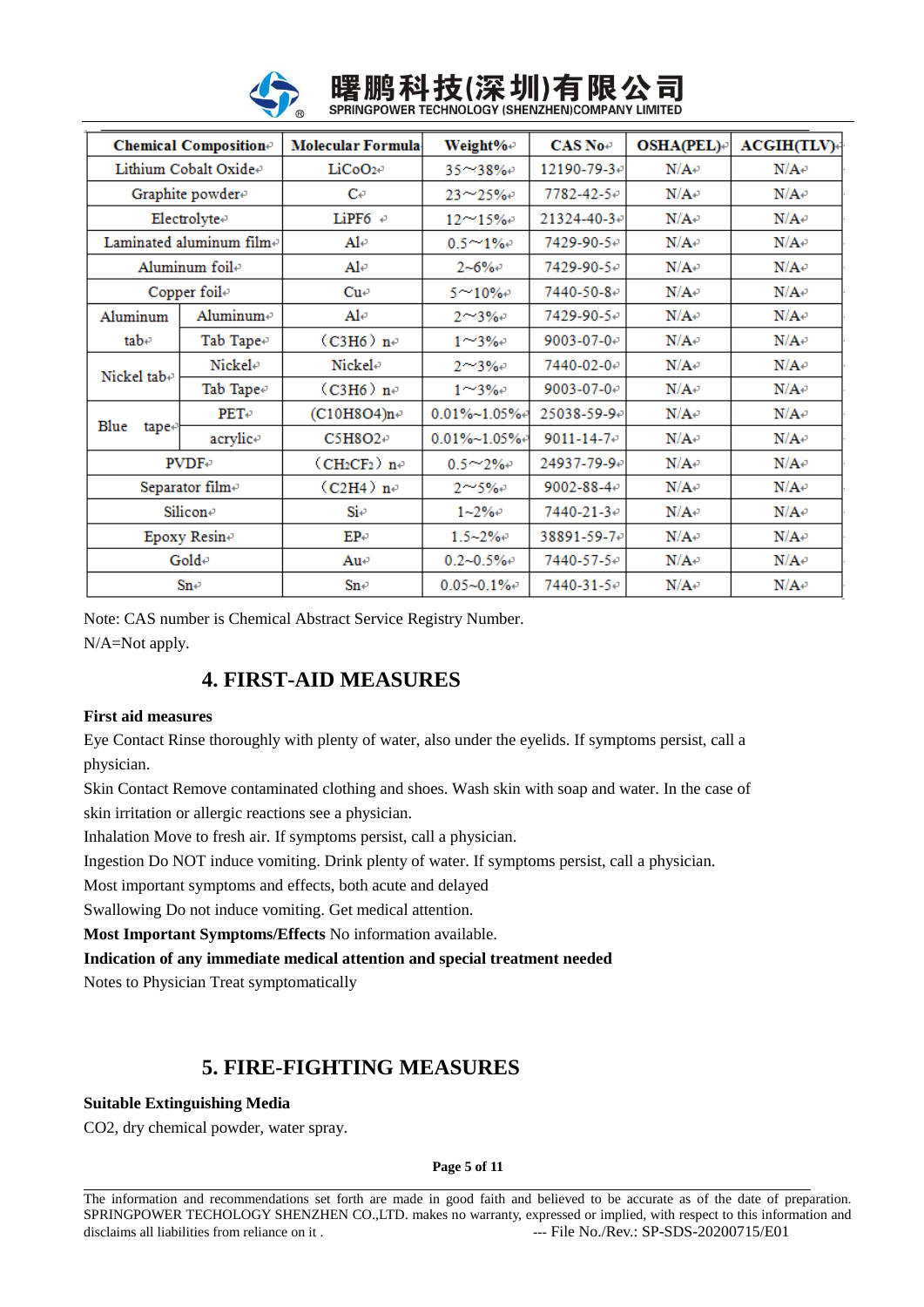

Unsuitable Extinguishing Media: No information available.

### **Specific Hazards Arising from the Chemical**

Formation of toxic gases is possible during heating or in case of fire.

In case of fire, the following can be released:

Carbon monoxide (CO)

Carbon dioxide

Other irritating and toxic gases.

### **Hazardous Combustion Products**

Carbon oxides.

Explosion Data

Sensitivity to Mechanical Impact No

Sensitivity to Static Discharge No

### **Protective Equipment and Precautions for Firefighters**

As in any fire, wear self-contained breathing apparatus pressure-demand, MSHA/NIOSH (approved or equivalent) and full protective gear. For example: Wear self-contained respiratory protective device. Wear suitable protective clothing and eye/face protection.

### **Special hazards arising from the substance or mixture:**

Battery may burst and release hazardous decomposition products when exposed to a fire situation. Lithium ion batteries contain flammable electrolyte that may vent, ignite and produce sparks when subjected to high temperature(>150℃), When damaged or abused(e.g. mechanical damage or electrical overcharging); may burn rapidly with flare-burning effect; may ignite other batteries in clothes proximity.

# **6. ACCIDENTAL RELEASE MEASURES**

# **Personal precautions, protective equipment and emergency procedures**

Personal Precautions Avoid contact with eyes.

Refer to section 8 for personal protective equipment. Ensure adequate ventilation. Remove all sources of ignition.

Evacuate personnel to safe areas.

### **Environmental precautions**

Environmental Precautions Refer to protective measures listed in Sections 7 and 8.

Absorb with liquid-binding material (sand, diatomite, acid binders, universal binders, sawdust).

Dispose contaminated material as waste according to item 13.

### **Methods and material for containment and cleaning up**

Methods for Containment Prevent further leakage or spillage if safe to do so.

Methods for Cleaning up Use personal protective equipment. Dam up. Cover liquid spill with sand,

earth or other Non combustible absorbent material. Pick up and transfer to properly labeled containers.

Clean contaminated surface thoroughly.

 $\overline{a}$ 

#### **Page 6 of 11**

The information and recommendations set forth are made in good faith and believed to be accurate as of the date of preparation. SPRINGPOWER TECHOLOGY SHENZHEN CO.,LTD. makes no warranty, expressed or implied, with respect to this information and disclaims all liabilities from reliance on it . --- File No./Rev.: SP-SDS-20200715/E01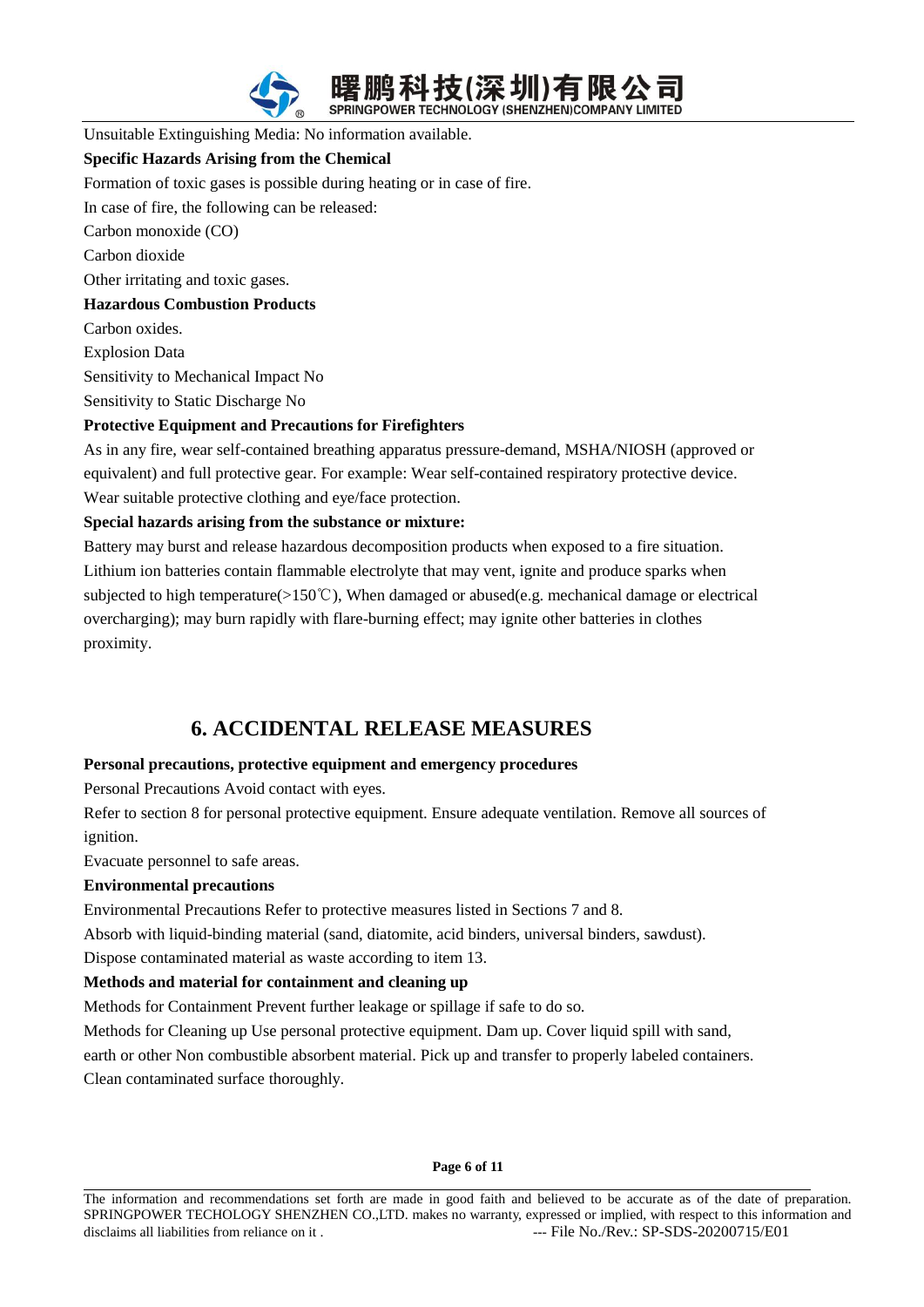

# **7. HANDLING AND STORAGE**

### **Precautions for safe handling**

Handling Handle in accordance with good industrial hygiene and safety practice. Avoid contact with skin, eyes and clothing. Wear personal protective equipment. Wash thoroughly after handling. Use this material with adequate ventilation. The product is not explosive. **Conditions for safe storage, including any incompatibilities** If the Lithium-ion Battery is subject to storage for such a long term as more than 3 months, it is recommended to recharge the Lithium-ion Polymer Battery periodically. 3 months: -10℃~+40℃, 45 to 85%RH And recommended at 0℃~+35℃ for long period storage. The capacity recovery rate in the delivery state (50% capacity of fully charged) after storage is assumed to be 80% or more. The voltage for a long time storage shall be 3.7V~4.2V range. Do not storage Lithium-ion Battery haphazardly in a box or drawer where they may short-circuit each other or be short-circuited by other metal objects. Keep out of reach of children. Do not expose Lithium-ion Polymer Battery to heat or fire. Avoid storage in direct sunlight. Do not store together with oxidizing and acidic materials**.** Keep ignition sources away- Do not smoke. Store in cool, dry and well-ventilated place. **Incompatible Products** None known.

# **8. EXPOSURE CONTROLS AND PERSONAL PROTECTION**

### **Control parameters**

| Ingredients with limit values that require monitoring at the workplace. |                          |  |  |
|-------------------------------------------------------------------------|--------------------------|--|--|
| 12190-79-3 Lithium Cobalt Oxide                                         |                          |  |  |
| TLV(USA)                                                                | $0.02$ mg/m <sup>3</sup> |  |  |
| MAK (Germany)                                                           | $0.1$ mg/m <sup>3</sup>  |  |  |

**Other Exposure Guidelines** Vacated limits revoked by the Court of Appeals decision in AFL-CIO v. OSHA, 965 F.2d 962(11th Cir., 1992).

**Appropriate engineering controls**

**Engineering Measures** Showers

 $\overline{a}$ 

Eyewash stations

Ventilation systems

Use adequate general or local exhaust ventilation to keep airborne concentrations below the permissible exposure limits. Ensure adequate ventilation.

### **Individual protection measures, such as personal protective equipment**

**Page 7 of 11**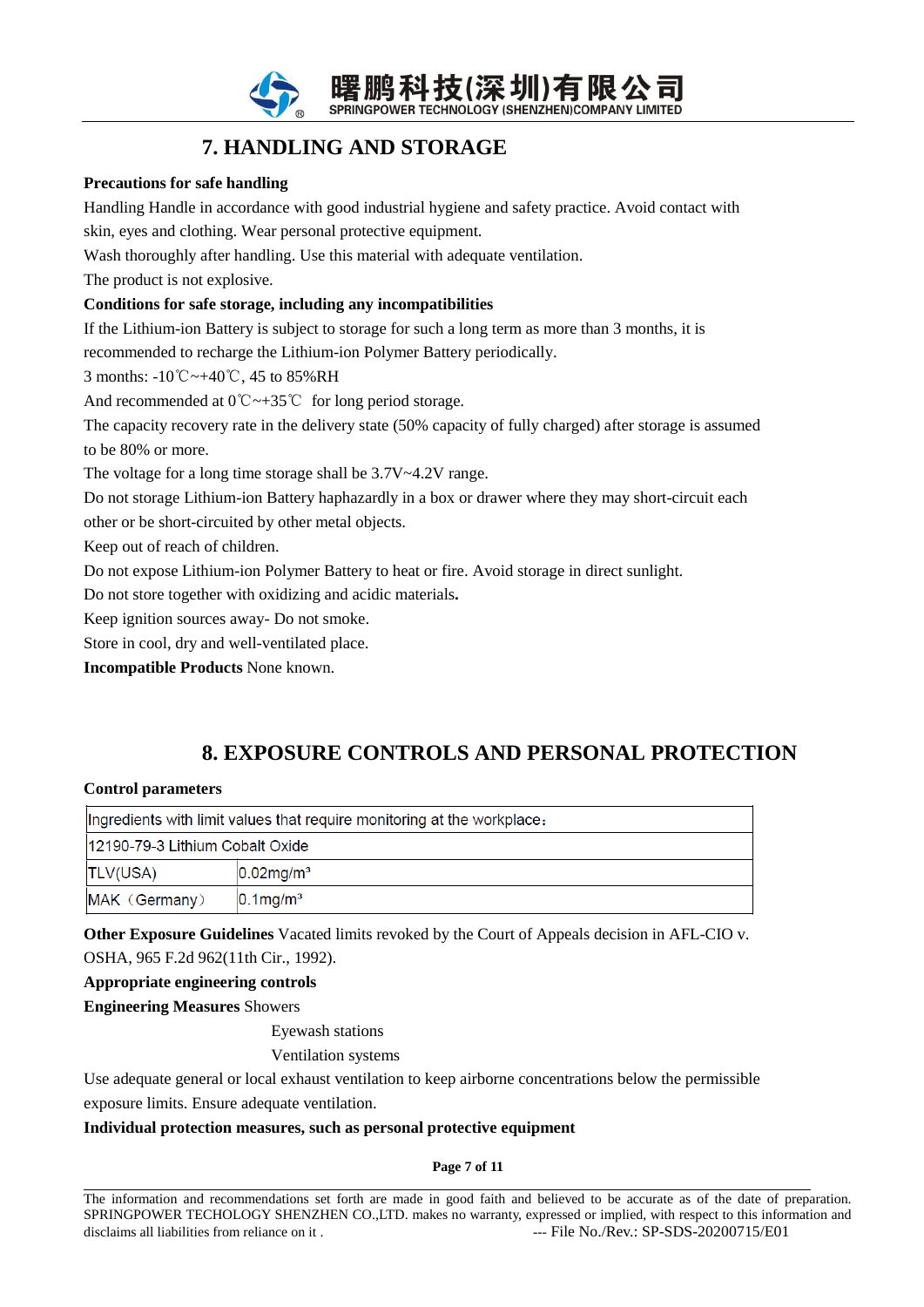

**Eye/Face Protection:**



**Tightly sealed goggles**

**Body protection:**Protective work clothing. **Skin protection:**



**Protective gloves**

# **Material of gloves:**

The selection of the suitable gloves does not only depend on the material, but also on further marks of quality and varies from manufacturer to manufacturer. As the product is a preparation of several substances, the resistance of the glove material can not be calculated in advance and has therefore to be checked prior to the application.

**Penetration time of glove material:**

The exact break trough time has to be found out by the manufacturer of the protective gloves and has to be observed.

**Respiratory Protection** No protective equipment is needed under normal use conditions. If exposure limits are exceeded or irritation is experienced, ventilation and evacuation may be required. **Hygiene Measures** Handle in accordance with good industrial hygiene and safety practice.

|                                              | Form: Solid          |                 |  |  |  |
|----------------------------------------------|----------------------|-----------------|--|--|--|
| Physical<br><b>State</b>                     | Color: Silver        |                 |  |  |  |
|                                              | Odour: None          |                 |  |  |  |
|                                              | Odor Threshold: None |                 |  |  |  |
| Change in condition:                         |                      |                 |  |  |  |
| pH, with indication of the concentration     |                      | Not determined. |  |  |  |
| Melting point/freezing point                 |                      | Not determined. |  |  |  |
| Initial boiling point and Boiling range:     |                      | Not determined. |  |  |  |
| <b>Flash Point</b>                           |                      | Not determined. |  |  |  |
| <b>Evaporation</b> rate                      |                      | Not determined. |  |  |  |
| Flammability (solid, gas)                    |                      | Not determined. |  |  |  |
| Upper/lower flammability or explosive limits |                      | Not determined. |  |  |  |

# **9. PHYSICAL AND CHEMICAL PROPERTIES**

The information and recommendations set forth are made in good faith and believed to be accurate as of the date of preparation. SPRINGPOWER TECHOLOGY SHENZHEN CO.,LTD. makes no warranty, expressed or implied, with respect to this information and disclaims all liabilities from reliance on it .  $\qquad \qquad \qquad \text{--}$  File No./Rev.: SP-SDS-20200715/E01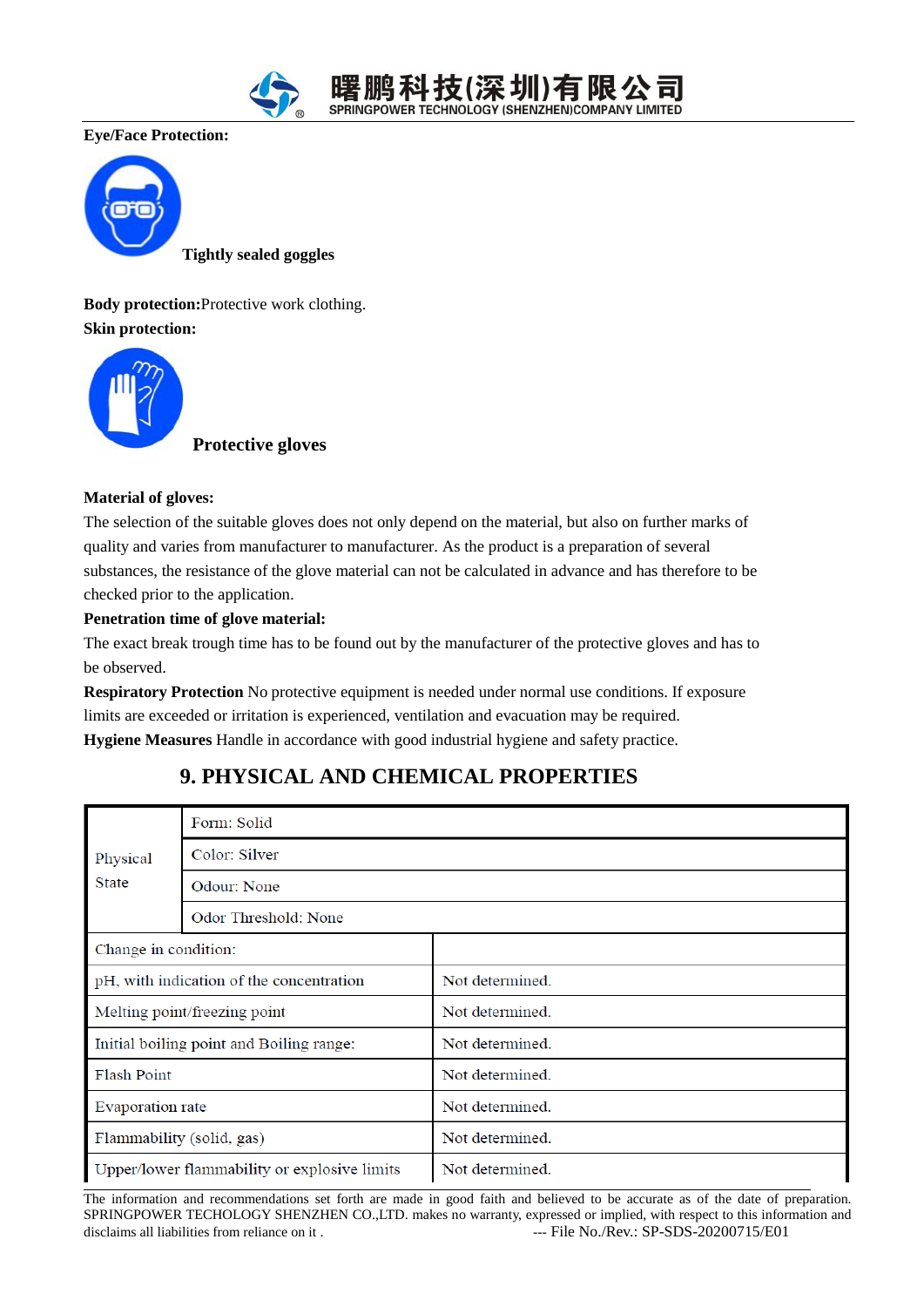

| Vapor Pressure:                       | Not determined.                            |
|---------------------------------------|--------------------------------------------|
| Vapor Density:                        | Not determined.                            |
| relative density:                     | Not determined.                            |
| Solubility in Water:                  | Not determined.                            |
| Solubility in other solvents          | Not determined.                            |
| n-octanol/water partition coefficient | Not determined.                            |
| Auto-ignition temperature             | Product is not self-igniting.              |
| Decomposition temperature             | Not determined.                            |
| Odout threshold                       | Not determined.                            |
| Evaporation rate                      | Not determined.                            |
| Viscosity                             | Not determined.                            |
| Other Information                     | No further relevant information available. |

# 10. **STABILITY AND REACTIVITY**

**Reactivity:** Stable under recommended storage and handling conditions (see section 7, Handling and storage).

**Chemical stability:** Stable under normal conditions of use, storage and transport.

**Thermal decomposition/conditions to be avoided:** No decomposition if used according to specifications.

**Possibility of Hazardous Reactions:** None under normal processing.

**Hazardous Polymerization:** Hazardous polymerization does not occur.

**Conditions to avoid:** Strong heating, fire, Incompatible materials.

**Incompatible materials:** Strong oxidizing agents. Strong acids. Base metals.

**Hazardous Decomposition Products:** Carbon oxides, Other irritating and toxic gases.

# **11. TOXICOLOGICAL INFORMATION**

**Acute toxicity:** No data available.

LD/LC50 values relevant for classification:

Not available.

 $\overline{a}$ 

**Skin corrosion/irritation:** No irritant effect.

**Serious eye damage/irritation:** Cause serious eye irritation.

**Respiratory or skin sensitization:** No sensitizing effects known.

**Specific target organ system toxicity:** No information available.

**CMR effects(carcinogenicity, mutagenicity and toxicity for reproduction):** No information available.

**Page 9 of 11**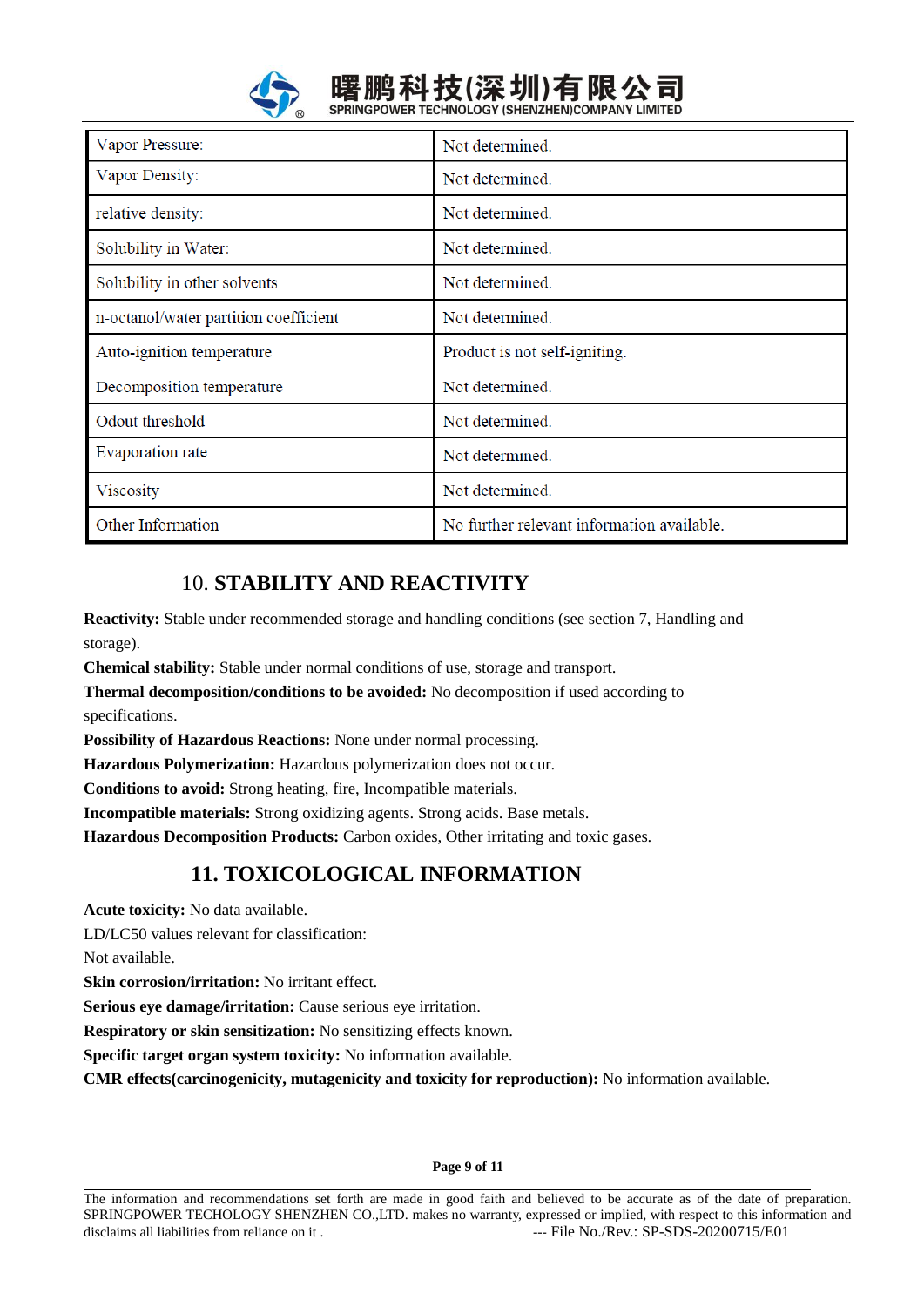

# **12. Ecological Information**

# **Toxicity:**

Acquatic toxicity: No further relevant information available. **Persistence and degradability:** No further relevant information available. **Bioaccumulative potential:** No further relevant information available. **Mobility in soil:** No further relevant information available. Results of PBT and vPvB assessment PBT: Not applicable. • vPvB: Not applicable. **Other adverse effects:** No information available.

# **13. DISPOSAL CONSIDERATIONS**

# **Waste treatment methods**

Recommendation: Must not be disposed together with household garbage.

Do not allow product to reach sewage system

# **Uncleaned packaging:**

Recommendation: Disposal must be made according to official regulations.

# **14. TRANSPORT INFORMATION**

### **Land transport**

ADR/RID class: Not regulated. UN-Number: UN3481 or UN3480

# **Maritime transport**

IMDG Class: Class 9.

UN Number: UN3481 or UN3480

.Marine pollutant: No

# **Air transport**

 $\overline{a}$ 

ICAO/IATA Class: Class 9

UN/ID Number: UN3481 or UN3480

Environmental hazards: Not applicable.

Special precautions for user: Not applicable.

Transport/Additional information: Not restricted goods according to the above specifications.

The Lithium-ion Battery had been tested according to the requirements of the UN manual of tests and

Criteria, Part III, subsection 38.3;

The Rechargeable Li-ion Battery (933629) according to Section II/IA/IB of PACKING INSTRUCTION 965/ 966 /967 of the 2020 IATA Dangerous Goods regulations 61st Edition may be transported and applicable U.S.DOT regulations for the safe transport of Li-ion Battery.

The packaging shall be adequate to avoid mechanical damage during transport, handling and stacking.

The materials and pack design shall be chosen so as to prevent the development of unintentional

electrical conduction, corrosion of the terminals and ingress of moisture.

### **Page 10 of 11**

The information and recommendations set forth are made in good faith and believed to be accurate as of the date of preparation. SPRINGPOWER TECHOLOGY SHENZHEN CO.,LTD. makes no warranty, expressed or implied, with respect to this information and disclaims all liabilities from reliance on it . --- File No./Rev.: SP-SDS-20200715/E01